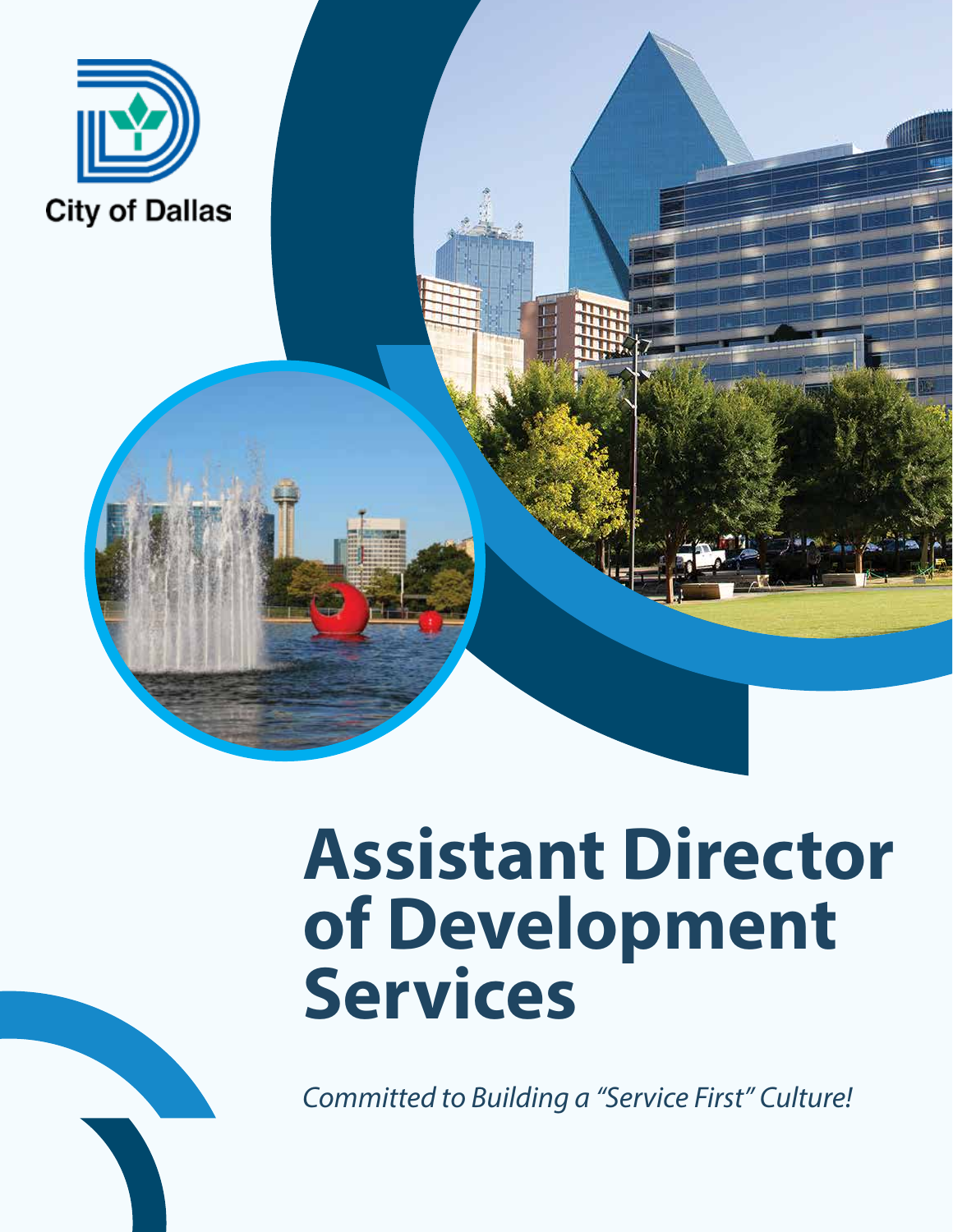# **THE COMMUNITY**

The vibrant spirit of Dallas, and its true Texas charm, provides an authentic experience that is world-class! As the ninth largest city in the United States and the third largest city in Texas, Dallas has over 1.3 million residents. The Dallas-Fort Worth-Arlington metropolitan area, commonly known as the Dallas Fort Worth (DFW) Metroplex has 120 cities and a population of more than 7.2 million and is the No. 1 visitor and leisure destination in Texas!

The community is proud of its diverse neighborhoods and attracts residents desiring both urban and affordable living. With many events and activities to choose from, Dallas has much to offer both tourists and area residents. The DFW region is the home of six major sports franchises including the Dallas Cowboys (NFL); Dallas Stars (NHL); Dallas Mavericks (NBA); Dallas Wings (WNBA); FC Dallas (MLS) and the Texas Rangers (MLB). The Dallas Arts District is the largest urban arts district in the United States, and Fair Park is home to the largest collection of Art Deco buildings in the country.

Known for business, Dallas is home to the third largest concentration of Fortune 500 companies. The greater DFW area boasts the 5th largest economy in the country and 10th largest in the world. The City's economy is primarily based on banking, commerce, telecommunications, technology, energy, healthcare and medical research, and transportation and logistics. Supporting both business and tourism, the Dallas-Fort Worth Airport is one of the largest and busiest airports in the world.

Dallas has more than 300 public and nearly 90 private primary and secondary schools. Also, the region is home to more than 40 higher education institutions, including the University of Texas Southwestern Medical School, Southern Methodist University, the University of North Texas, Texas Christian University, University of Texas at Arlington, and University of Texas at Dallas.

Dallas is also one of the most ethnically diverse major cities in the United States, with residents of Hispanic or Latino (42%), African-American (24%), Asian (5%), and Caucasian (29%) descent. The Dallas metropolitan area is recognized as having the sixth-largest concentration of members of the LGBTQ community among the 50 largest U.S. cities.

# **THE CITY**

The City of Dallas operates under Council-Manager form of government with a Mayor and 14 City Council Members serving as district representatives. Under this form of government, the elected body sets policies for the operations of the City. The City Manager is appointed by the Mayor and City Council to serve as the chief administrator over the City government organization. The City Manager has an Executive Leadership Team which consists of seven Assistant City Managers and Chiefs. The City of Dallas is a full-service organization composed of more than 30+ departments. The City Manager oversees all departments and functions of the City except those of City Attorney, City Secretary, City Auditor, and judiciary, each of whom reports directly to the City Council. In addition, the Park and Recreation Department does not report directly to the City Manager but has its own board that is appointed by the City Council. Dallas has an FY 2021-22 operating budget of \$3.48 billion and capital budget of \$863 million for total of \$4.345 billion. The city currently has a total of 14,423 budgeted full-time employees.

# **THE VALUES OF SERVICE**

The City of Dallas is building a **Service First** culture that is guided by the core values of *Empathy, Ethics, Excellence,* and *Equity*.

**Empathy** - We demonstrate compassion by listening and understanding.

**Ethics** - We believe in being transparent, open and honest.

**Excellence** - We are committed to continuous improvement.

**Equity** - We understand the diverse needs of the community we serve.

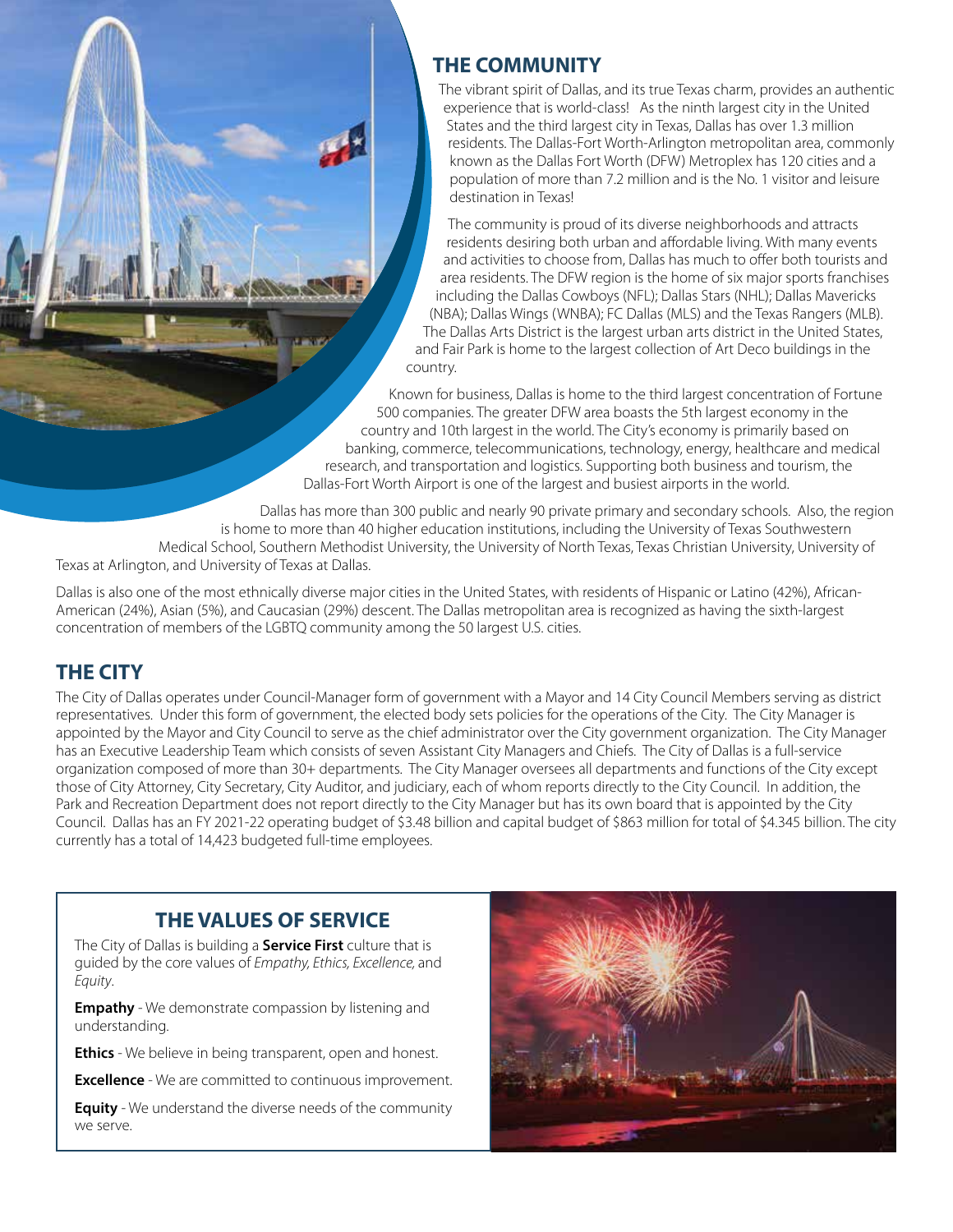#### **THE DEPARTMENT**

The Development Services Department is committed to being a collaborative partner in the private development process. Development Services provides permit and plan review, approval, and inspection services for private development. The team strives to provide high-quality customer service, while also protecting the health, safety, and welfare of Dallas residents.

The Assistant Director of Development Services will specifically oversee the Engineering Division. The Engineering Division is responsible for reviewing subdivision plats and private development engineering plans, as well as overseeing the construction projects to ensure that the City's infrastructure is being built to City Code and adhering to the approved plans and contract documents. The Engineering Division is subdivided into three sections: Paving/Drainage Engineering, Water/Wastewater Engineering, and Survey Review. Each section requires a separate submittal/review of plats, plans, and construction administration.

#### **For more information on the Dallas Development Services Department:**

https://dallascityhall.com/departments/sustainabledevelopment/pages/default.aspx

# **THE POSITION**

The Assistant Director of Development Services will supervise and manage a team responsible for the review of projects for public improvements by private development. This is accomplished by managing staff responsible for reviewing civil engineering plans for public infrastructure ensuring all design criteria, specifications, and requirements are met. The division managed by the Assistant Director also reviews preliminary plats, drainage plans related to private development, and legal descriptions for easements and rightof-way needed for public infrastructure. This position will also coordinate with developers, contractors, and consultants and candidates shall have knowledge in water, wastewater, and storm drain design. The new Assistant Director of Development Services:

- » Supervises and manages staff responsible for reviewing design and construction of public infrastructure improvements completed by private development.
- » Facilitates plan approvals, pre-construction meetings, and project close out; provides oversight for development related engineering permits.
- » Provides Council, City Management and Department assistance by answering questions and providing information related to public infrastructure requirements for private development.
- » Manages staff responsible for projects from the pre-construction meetings to close-out of construction project.
- » Coordinates and interacts with the civil review engineers, inspectors, and other City employees and citizens.
- » Manages escarpment review process.
- » Manages review of proportionality determinations on required infrastructure improvements for private development.
- » Assists in preparing departmental budget by providing supporting documentation and performance measurements and proposing appropriate staffing levels and enhancements to services.
- » Ability to provide administrative and professional supervision, leadership, and direction to subordinate staff.
- » Familiarity with State and local codes relative to the provision of public infrastructure.

## **ENGINEERING**

The Engineering Division is responsible for reviewing subdivision plats and private development engineering plans and overseeing the construction to ensure that the City's infrastructure is built to City Code and adheres to approved plans and contract documents. The Engineering Division is subdivided into three sections, Paving/Drainage Engineering, Water/ Wastewater Engineering, and Survey Review. Each section requires a separate submittal/review of plats, plans, and construction administration.